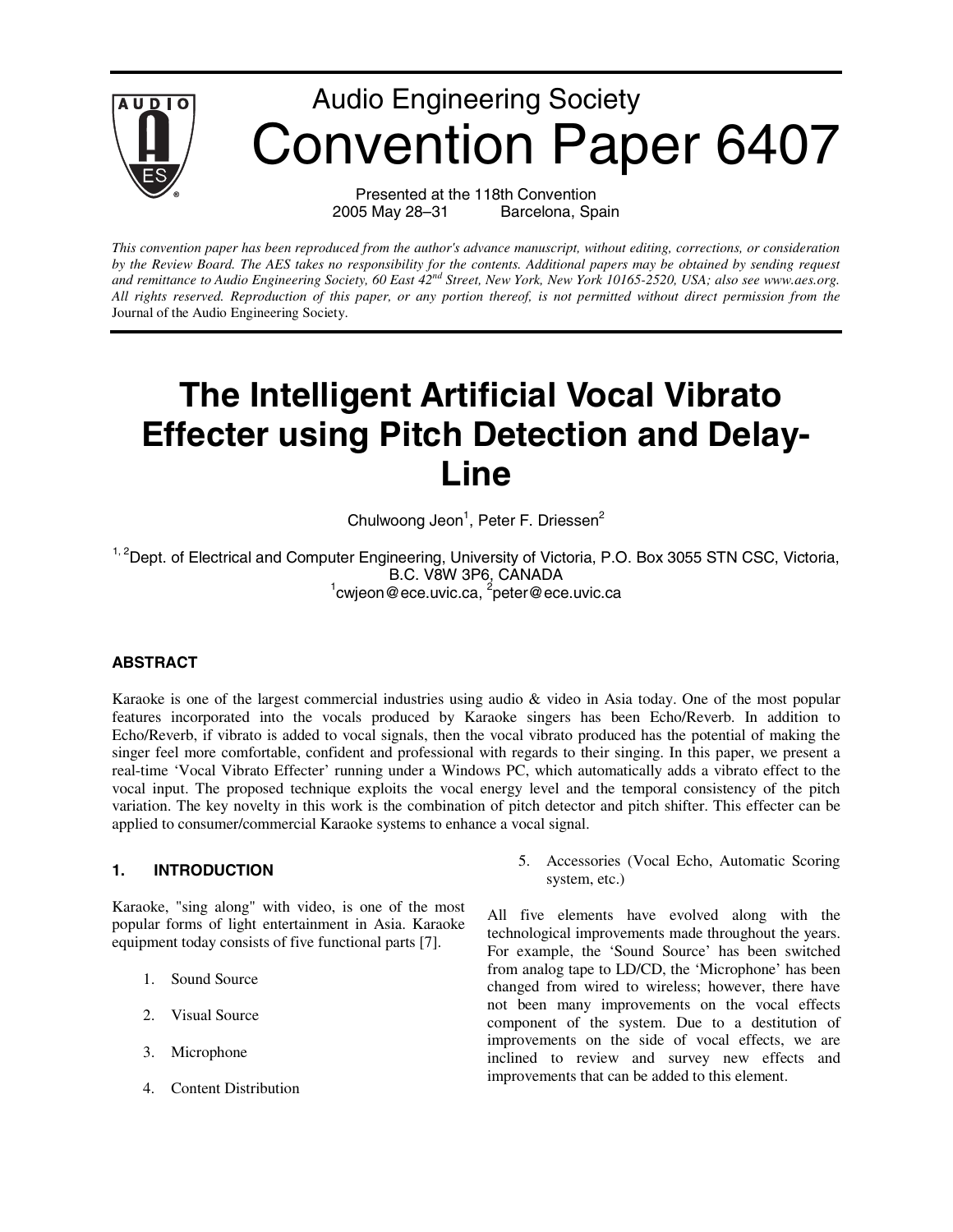When we listen to performances of professional singers, we often notice that the singer is frequently using 'Vibrato' to separate his voice from the background music and give richness to a tone being sung [1]. While monitoring vocal vibrato, we observed that a professional singer usually triggered the vibrato after holding an initial pitch for a certain time period (i.e. 200ms, 700ms, etc). Based on this observation, we developed the 'Vocal Vibrato Effecter' that has realtime processing capability.

# **2. RELATED SYSTEMS IN THE LITERATURE**

The most similar work that could be found with regards to this system was in "A System for Hybridizing Vocal Performance"[5] proposed by Lau. In order to generate output sound, Lau's model requires two special elements that are 'Target Vocal Signal' and 'Dynamic Time Wrapping (DTW)' (Figure 1).

In Lau's system configuration, a singer's singing is synchronized to the 'Target Vocal Signal' at the 'Dynamic Time Wrapping (DTW)' in Figure 1. Also, a singer's singing and the 'Target Vocal Signal' are analyzed in the form of pitch and amplitude simultaneously.

Based on the pitch/amplitude information of a singer's singing/'Target Vocal Signal' and the timing information generated by DTW, 'Generation of Modification Parameters' creates transformation information. Finally, a singer's singing is transformed along with the transformation information.

Karaoke is a cost sensitive market; therefore, those two special elements in Lau's work cause limitations in terms of being practically applied as a real-time processing application for Karaoke systems.

First, as we reviewed, it requires the 'Target Vocal Signal' and it cannot produce the synthesized output without the 'Target Vocal Signal'. In addition, the 'Target Vocal Signal' has to be provided as a waveform segments to the 'Generation of Modification Parameters'. This method unfortunately creates a huge amount of data which requires equally huge storage space, which basically means greater costs in implementation.

Using the observation that we mentioned earlier, we are able to overcome the limitations existing in Lau's work. These new methods will be discussed in the remainder of this paper.



Figure 1 The System Configuration of Lau's [5]

# **3. SYSTEM CONFIGURATION**

Based on the observation in Figure 1, we designed the following system (Figure 2).



Figure 2 Intelligent Artificial Vocal Vibrato Effecter System Configurations

As Figure 2 shows, this effecter is composed of two parts. One is the Pitch Detector and the other is the Pitch Shifter with Low Frequency Oscillator (LFO).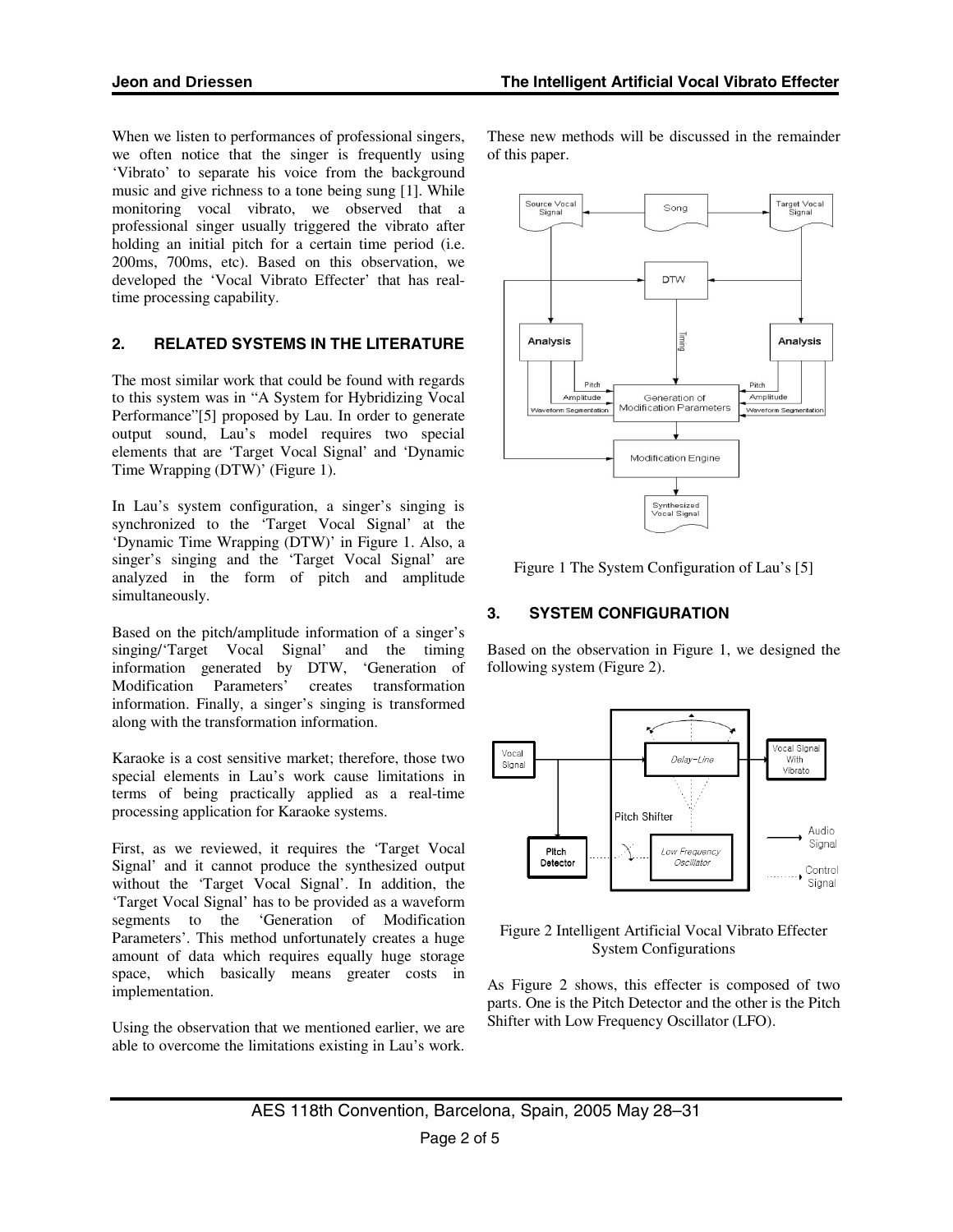The Pitch Detector has an internal buffer to hold previous samples with current ones. At specified times, the Pitch Detector evaluates the samples that have been held in the internal buffer in order to detect the fundamental frequency which are present in the pitch of singing and to measure the power. If the measured pitch stays within  $\pm 1$  semitone for a defined period of time and the measured power is higher than the threshold level (i.e. –40 dB), then the Pitch Detector turns on the LFO in the Pitch Shifter and the LFO begins to modulate the Delay Line (Vibrato starts). Meanwhile, if the measured pitch exceeds  $\pm$  1 semitone or the measured power is smaller than the threshold level, the LFO is turned off and stops the modulation of the Delay Line (Vibrato stops).

Three parameters, Latency Time, Vibrato Depth and Vibrato Speed, control this system. Latency Time is the window of time the Pitch Detector monitors the input pitch variation. If the input pitch variation stays within  $\pm$  1 semitone in this window, the Pitch Detector turns on the LFO in the Pitch Shifter. Vibrato Depth controls the pitch variation of vibrato output and Vibrato Speed controls the speed of vibrato output.

By combining those three parameters, our system can generate a Vocal Vibrato effect intelligently without supplying any external signal or data.

#### **4. PITCH SHIFTER**

If we vary time delay periodically this will represent a periodic pitch variation, which is called 'Vibrato' [2]. Using this phenomenon, the Pitch Shifter is designed using the Delay Line with the LFO [6]. Typically, the vocal vibrato occurs at a rate of 4 to 7 Hz and with a fundamental frequency modulation extent of  $\pm$  1 semitone [1]. If the Delay Line's length is a few milliseconds, then it is modulated by the LFO with 4 to 7 Hz speed, which will generate an effect similar to vocal vibrato.

## **5. PITCH DETECTOR**

The Pitch Detector plays a very important role in our system (Figure 2) because it makes the decision of when the vibrato for the vocal signal should be turned on or off. There are several techniques to measure the pitch and we evaluated two methods: Harmonic Product Spectrum (HPS) which measures the pitch in the frequency domain and Autocorrelation which measures the pitch in the time domain in order to pick up the best one for the system.

#### **5.1. Harmonic Product Spectrum (HPS)**

The Harmonic Product Spectrum (HPS)[4] is looking for the maximum coincidence about harmonics using equation (1) for each spectral measurement  $X(\omega)$ 

$$
Y(\omega) = \prod_{r=1}^{R} \left| X(\omega r) \right| \tag{1}
$$

$$
\hat{Y} = \max_{\omega_i} \left\{ Y(\omega_i) \right\} \tag{2}
$$

where  $X(\omega)$  is the spectral representation of the input frame  $x(t)$ , R is the number of Harmonics to be considered and  $\omega$  is the range of possible fundamental frequencies.  $Y(\omega)$  is used to find the maximum value  $\overline{Y}$  that is the fundamental frequency, as is shown in equation (2).

This method does not require huge computations; therefore, real-time processing is possible, but the low frequency resolution is limited by the number of evaluation samples. To overcome this disadvantage, longer evaluation samples need to be taken or the zero padding technique can be applied.

## **5.2. Autocorrelation**

Autocorrelation function [3] shows the similarity of a signal to a lagged version of itself so that a pure periodic signal expresses periodic peaks in the function. Equation (3) shows the autocorrelation function.

$$
R(n) = \frac{1}{N} \sum_{i=0}^{N-1} x(i) x(i+n)
$$
 (3)

If autocorrelation function measures the pitch of white noise, we can notice only one peak at zero lag (n=0) with small values for all other lags. Also, a periodic signal, such as a pure 100 Hz sine tone is measured, we can observe a peak at n=441 with sampling rate 44.1 kHz/s.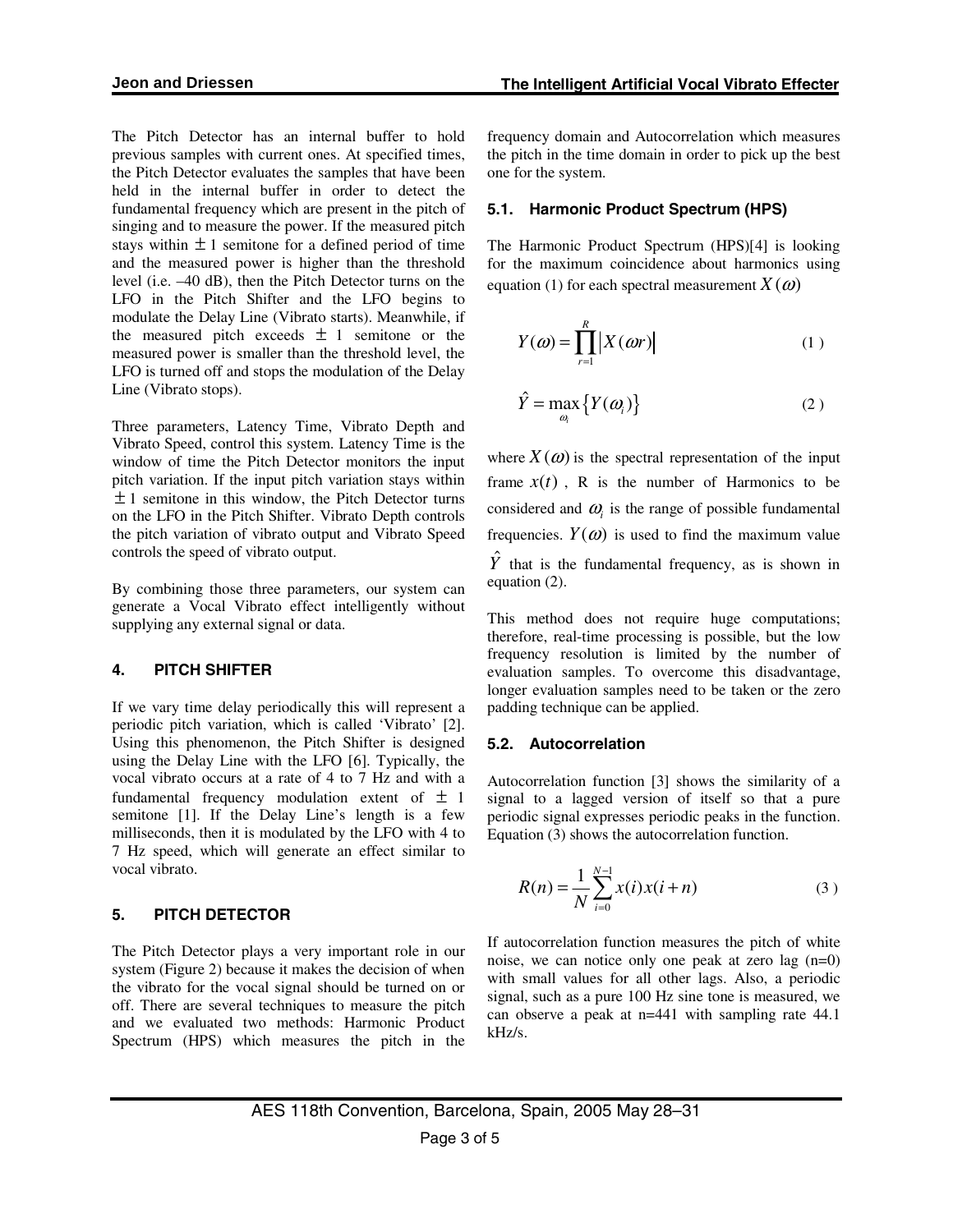Autocorrelation is computationally expensive. To detect a frequency located between 20 Hz to 20 kHz, equation (3) shows that autocorrelation needs at least 2205 samples (n=2205) at sampling rate 44.1kHz/s. We take a window of the signal whose length is at least 2 times the period that we detect; therefore, finally the autocorrelation brings over 9 million computations  $(2205 \times 4410)$  for each pitch measurement. From equation (3), we know that the number of computations for autocorrelation function is controlled by the lowest frequency that we detect.

The pitch of a human vocal signal occurs between 80 Hz and 900 Hz. We limit the lowest frequency that we detect from 20 Hz to 80 Hz to reduce the number of evaluation samples from 2205 to 600 and this computation reduction brings less than one million computations (600×1200). This reduction allows realtime processing of the proposed effecter on a 2 GHz Windows PC.

### **5.3. Comparison**



Figure 3 Complex Sine wave Pitch Contour

Figure 3 depicts the pitch detection results by HPS and autocorrelation function with a periodic input signal (4) with a pitch of 220 Hz at sampling rate 44.1 kHz/s.

$$
y(t) = 0.8\sin(440\pi t) + 0.3\sin(880\pi t) +
$$
  
0.1sin(1320 $\pi t$ ) + 0.2sin(1760 $\pi t$ ) (4)

Figure 3 shows, both HPS and autocorrelation exhibit good performance within the frequency resolution of their own, but when the real vocal signal is applied, the results of two methods are totally different (Figure 4).



Figure 4 Vocal Signal Pitch Contour

The vocal input that is used for Figure 4 were five vowels (aha, eee, u, eh, oh) at different pitch. Figure 4 shows that the pitch detection using autocorrelation is relatively robust in a noisy environment compared to the other method.

The experimental result (Figure 4) demonstrates the accuracy of detection and robustness in noisy environments led us to use autocorrelation for our pitch detection method.

## **6. RESULT**

The vocal signals are coming into the MIC/Line-In port and the vibrato effect is generated depending on the condition of the vocal signal. A pitch measurement is performed every 100 ms. Figure 5 depicts the output results generated by our vocal vibrato effecter. The same vocal input tested in 5.3 is applied and the three parameters mentioned earlier are: Latency Time 500 ms, Vibrato Depth 3 ms and Vibrato Speed 7 Hz.